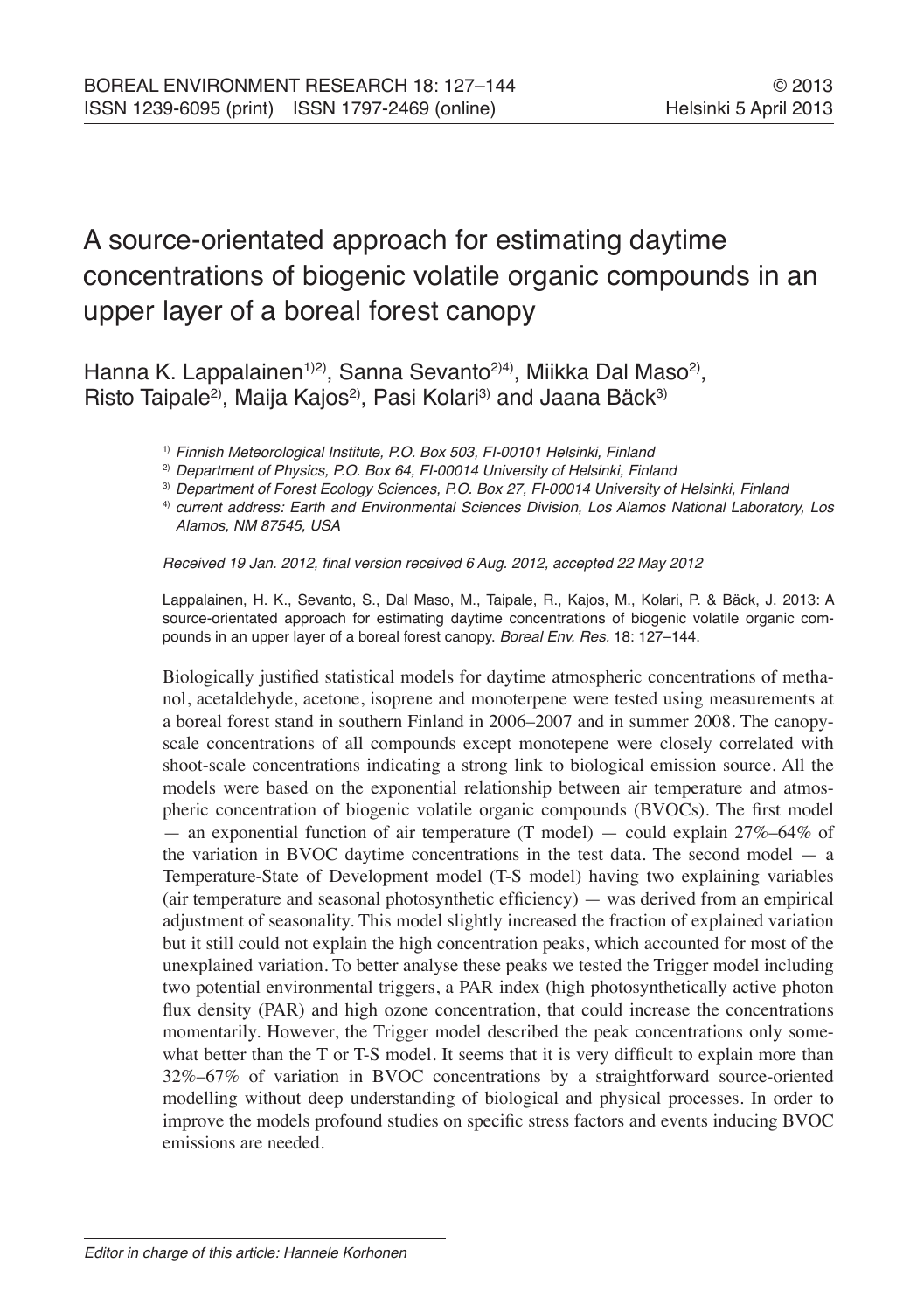

**Fig. 1**. Conceptual scheme of the factors [temperature, photosynthetically active radiation (PPFD), ozone  $(O_{3})$ ] affecting BVOC emission source physiological state (photosynthesis, photosynthetic capacity), emissions and air concentrations in a boreal forest.

# **Introduction**

Atmospheric concentrations of biogenic volatile organic compounds (BVOCs) are an important parameter in aerosol and climate models (Peńuelas and Staudt 2010). Globally the biosphere is emitting annually over 1150 Tg carbon as reactive volatile compounds, mostly isoprene, monoterpenes and methanol (Guenther *et al.* 1995, Galbally and Kirsten 2002). In the atmosphere, BVOCs participate in several focal processes related to atmospheric chemistry. For example, they take part in aerosol growth processes and regulate the OH radical concentrations in the troposphere and affect the amount of atmospheric ozone and methane, and contribute to the secondary organic aerosol (SOA) growth (Kulmala *et al.* 2004, Di Carlo *et al.* 2004, Noziere and Esteve 2005, Tunved *et al.* 2006).

Estimates of the atmospheric VOC budget are needed for atmospheric chemistry and climate models, but due to the complexity of the involved processes, it seems to be a very difficult task to develop reliable and robust models. Measured BVOC concentrations at the boundary layer vary with time and space by a factor of 100 even within one biome, and are dependent on the properties of the emitted compound as well as on the vegetation surrounding the measurement point. They are affected by e.g. chemical reactions in the canopy space and the boundary layer, transport phenomena and the strength of the biogenic emission source (Forkel *et al.* 2006, Boy *et al.* 2011). The biogenic emission processes act at many different time scales, as they are related to both vegetation dynamics (seasonal time scale) and incident plant physiological activity (daily or hourly time scale) (e.g. Niinemets *et al.* 2010). Therefore, both empirical and processbased models have been developed to describe the biogenic influence on atmospheric composition. The most commonly used one is the semiempirical Guenther algorithm (Guenther *et al.* 1993, 1995) describing the dependency of isoprene and monoterpene emissions on instantaneous temperature and light. Critics towards this approach has been expressed e.g. by Niinemets *et al.* (2010). Current atmospheric chemistry models get easily heavily parameterized, and therefore their applicability is not as good as it would be desired (*see* Stockwell *et al.* 1997, Forkel *et al.* 2006).

An alternative method of estimating atmospheric BVOC concentrations could be a simplified source-based model. We can assume that atmospheric BVOCs in a rural environment originate mainly from biogenic sources, and that the environmental factors affecting the production intensity and the emission pathway are the same factors that control the atmospheric BVOC forming from the emissions (Peńuelas *et al.* 2001) (Fig. 1). All biogenic VOCs are formed from carbon originating from photosynthetic carbon assimilation, and thus a close link to plant activity can be assumed at least at the seasonal scale. Photosynthetic reactions are strongly temperature-driven. Temperature also affects physical properties of VOCs such as gas vapour pressure and the resistance in the emission pathway in the plant tissues (Niinemets *et al.* 2004). Thus the whole BVOC process and emission chain starting from short term responses of photosynthesis, emission pathway and concentrations in a forest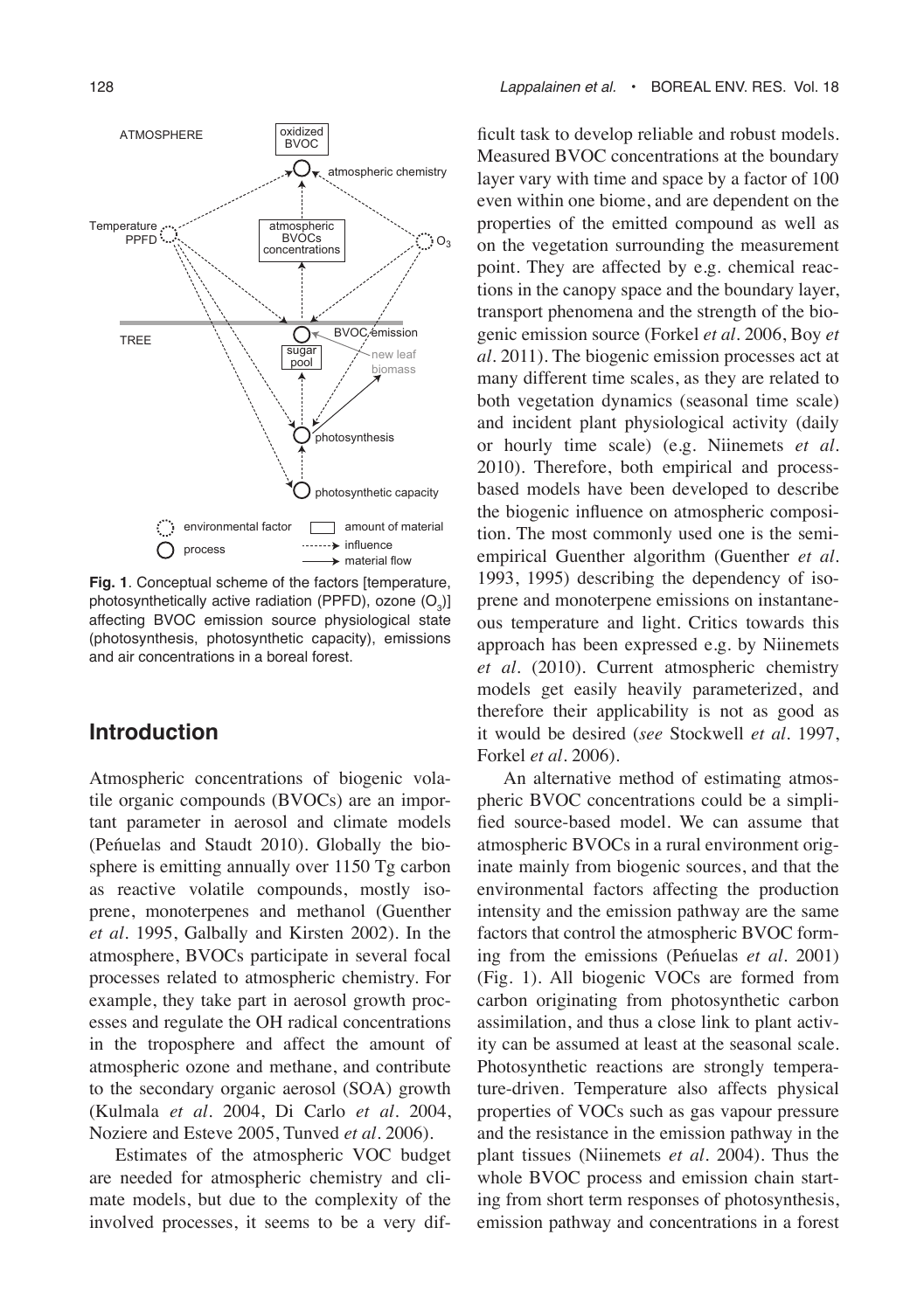may follow similar function shapes (Niinemets *et al.* 2004, Laothawornkitkul *et al.* 2009).

To some extent, the same factors controlling the instant (minutes to hours) photosynthetic activity also drive the long-term seasonal photosynthetic capacity. In a boreal forest, the seasonal variation, especially the spring recovery of photosynthetic capacity, has been correlated with temperature of the previous several days (Mäkelä *et al.* 2004). This temperature-based proxy of photosynthetic capacity can be linked to the canopy-layer BVOC concentrations, provided that the main source of BVOCs are photosynthesis-related processes, and that the atmospheric lifetime of the substances is long enough compared with measurement frequency (Lappalainen *et al.* 2009).

The most relevant air molecules affecting the atmospheric lifetimes of the BVOC compounds are ozone, OH and nitrate radicals. The atmospheric lifetimes of the most common BVOC compounds vary from less than an hour to several days (Atkinson and Arey 2003a, 2003b). In a boreal forest, methanol reacts with OH and has a chemical lifetime of a few days. The estimated lifetime of acetone is even longer, 8 days. Daytime concentrations of acetone are reduced by OH and photolysis. Compounds having long lifetimes, such as methanol and acetone, result in higher and more stable background concentrations (Rinne *et al.* 2007). Instead, terpenoids are removed soon after emission, i.e. within few hours. As opposed to substances with longer lifetimes, terpenoids, due to their short atmospheric lifetimes, may be connected to the temperature (Rinne *et al.* 2007).

However, in our earlier analysis, in particular the peak concentrations of all compounds were found to occur mostly simultaneously (Lappalainen *et al.* 2009). This suggests that despite the differences in lifetimes of the compounds due to atmospheric chemistry, variations in concentrations at the canopy scale can be related to the changes in their sources, i.e. emission variation driven by plant activity.

In this study, we tested how well empirical algorithms based on a biologically-relevant temperature proxy could be used to describe the variations in atmospheric daytime concentrations of BVOC compounds in a boreal coniferous forest at a daily and seasonal time scales. Here, we focused on methanol, acetone, acetaldehyde, isoprene and monoterpenes, since their emission rates are high and they seem to be most crucial in terms of their amount in the atmosphere and/ or their role in atmospheric chemistry (Kesselmeier and Staudt 1999, Fuentes *et al.* 2000, Atkinson and Arey 2003a, 2003b). Our aims were to test whether the canopy-layer concentrations of BVOCs predicted by air temperature (*T*) alone could be improved by a model including a parameter describing the seasonally changing photosynthetic capacity (*S*) of the trees. We also studied whether occasional high BVOC concentrations could be predicted by a triggertype model that includes environmental stress for vegetation. We tested the model results using BVOC concentrations measured in the open air in the upper layer of the forest canopy, and the concentrations close to the emission source, pine shoot.

## **Material and methods**

#### **VOC and environmental datasets**

Concentrations of methanol, acetaldehyde, acetone, isoprene, and monoterpenes were measured at the SMEAR-II station (Station for Measuring Forest Ecosystem–Atmosphere Relations), which is located in a boreal forest in Hyytiälä (61°51´N, 24°17´E, 181 m a.s.l.), southern Finland (*see* Hari and Kulmala 2005). The methanol, acetone, isoprene and monoterpene concentrations [ppbv] (volume mixing rations) were measured at the upper-canopy level (14-m height) using a proton transfer reaction mass spectrometer (PTR-MS, Ionicon GmbH, Austria). Methanol was detected at 33 protonated mass [amu] (M33), acetaldehyde at 45 amu (M45), acetone at 59 amu (M59), isoprene at 69 amu (M69), and monoterpenes at 137 amu (M137) (Taipale *et al.* 2008). The samples were taken every second or third hour and the ambient BVOC concentration was measured by taking 15–25 samples per hour. We used time windows specified for each season representing the time when the sun is high enough to cause atmospheric mixing (Rinne *et al*. 2005): March–May 09:00–17:00, June–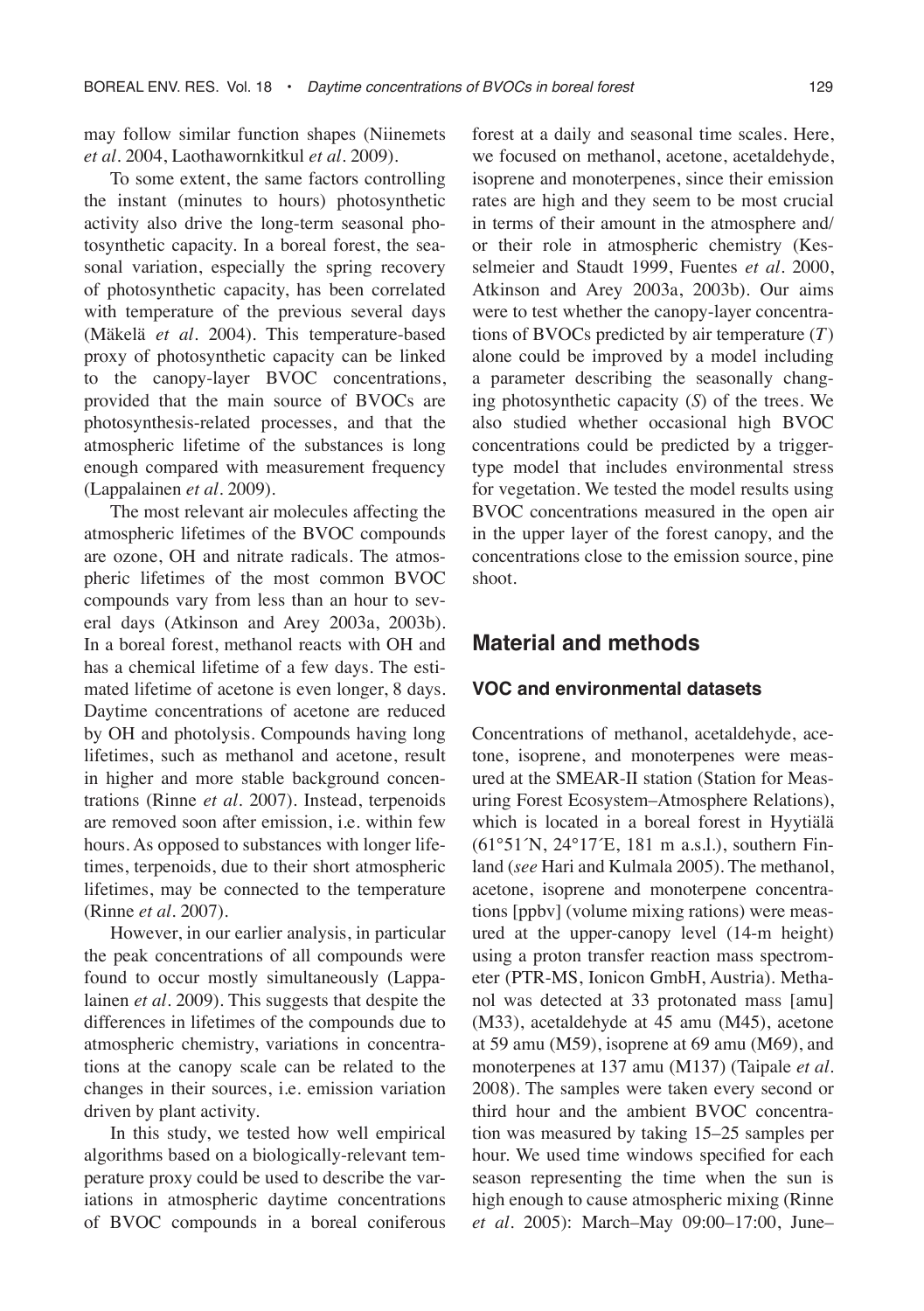August 07:00–19:00, September 09:00–16:00, December–February 11:00–16:00 (Lappalainen *et al*. 2009, 2010).

The forest around the measurements site is a homogeneous, 16-m tall, Scots pine (*Pinus sylvestris*) stand grown from seeds in 1962. Norway spruce and deciduous tree species are scarce at the observation site (only few percent), but are growing in larger proportions in the vicinity (Ilvesniemi *et al*. 2009). Continuous VOC concentration measurements above the canopy were made between June 2006 and September 2007. The winter observations (December, January, February) were omitted from this analysis. Measurements were continued during 1 June–31 August 2008.

To ensure that the main potential source of transported BVOCs, the Korkeakoski sawmill, would not affect our analysis, the concentrations measured during the SE wind were omitted (*see* also Lappalainen *et al.* 2009).

We also measured the air in the close vicinity of Scots-pine shoots for a shoot-scale model parameterization and to study how well the concentrations measured in the upper layer of the forest canopy were correlated with concentrations inside the canopy. These measurements were carried out between 23 March and 23 May 2007, and between 13 and 26 June 2007. Two chambers were placed near the top of the tree crowns, on one-year-old shoots of two Scots pines. The chambers had been installed in the trees several months before the BVOC measurements started. The measurement setup was similar to that described in Ruuskanen *et al*. (2005) with some exceptions: The chambers were cylindrical with the volume of  $3.5 \text{ dm}^3$  each, and the sample air was drawn from each chamber to

PTR-MS through a separate Teflon PTFE tube of 50 m length and 4 mm internal diameter. The chambers were normally open and intermittently closed for three minutes, five times every third hour. Hereafter, the shoot-scale concentrations refer to concentration in the open chamber immediately before the chamber closure. For environmental datasets, *see* Hari and Kulmala (2005) and Lappalainen *et al.* (2010).

#### **BVOC daytime concentration models**

The fit of the models to daytime BVOC concentrations was tested by using the cross-validation (CV) technique. A joined BVOC dataset from the years 2006–2007 and summer 2008 was used. We used 60% of the data for model fitting (training data) and 40% for testing (test data). Discrepancies between the data and the model results were quantified by the coefficient of determination (*r*<sup>2</sup> ) and norm of residuals. The norm of the residuals was calculated as the sum of the squares of the differences between the predicted values and the observed values, i.e. the sum of the squares of the residuals. The random division to training data and testing data was repeated 100 times. The parameter estimation was done by minimizing the norm of residuals. The mean value of the 100 fitted parameter values was set as the best parameter value (Table 1).

The first model was an exponential temperature model (T model) where the daytime median BVOC concentration, *y* (ppbv), was presented as an exponential function of daytime median air temperature:

$$
y = ae^{bT} \tag{1}
$$

**Table 1**. The mean parameter values for the T model ( $y = ae^{bT}$ ), T-S model ( $y = ae^{bT} + ce^{bS}$ ) and Trigger model. Parameter values determined for the upper canopy scale.

| Compound     | T model |      | <b>T-S Model</b> |      |         |         |         | Trigger model |  |
|--------------|---------|------|------------------|------|---------|---------|---------|---------------|--|
|              | a       | b    | a                | b    | с       |         | A       | B             |  |
| Methanol     | 0.45    | 0.09 | 0.53             | 0.09 | $-0.02$ | $-0.04$ | 0.28    | $-0.06$       |  |
| Acetaldehyde | 0.14    | 0.05 | 0.06             | 0.09 | 0.15    | $-0.08$ | 0.17    | $-0.10$       |  |
| Acetone      | 0.44    | 0.07 | 0.26             | 0.09 | 0.29    | $-0.02$ | 0.16    | $-0.10$       |  |
| Isoprene     | 0.04    | 0.08 | 0.01             | 0.14 | 0.04    | $-0.06$ | $-0.12$ | $-0.05$       |  |
| Monoterpene  | 0.07    | 0.07 | 0.04             | 0.09 | 0.02    | 0.10    | 0.03    | $-0.14$       |  |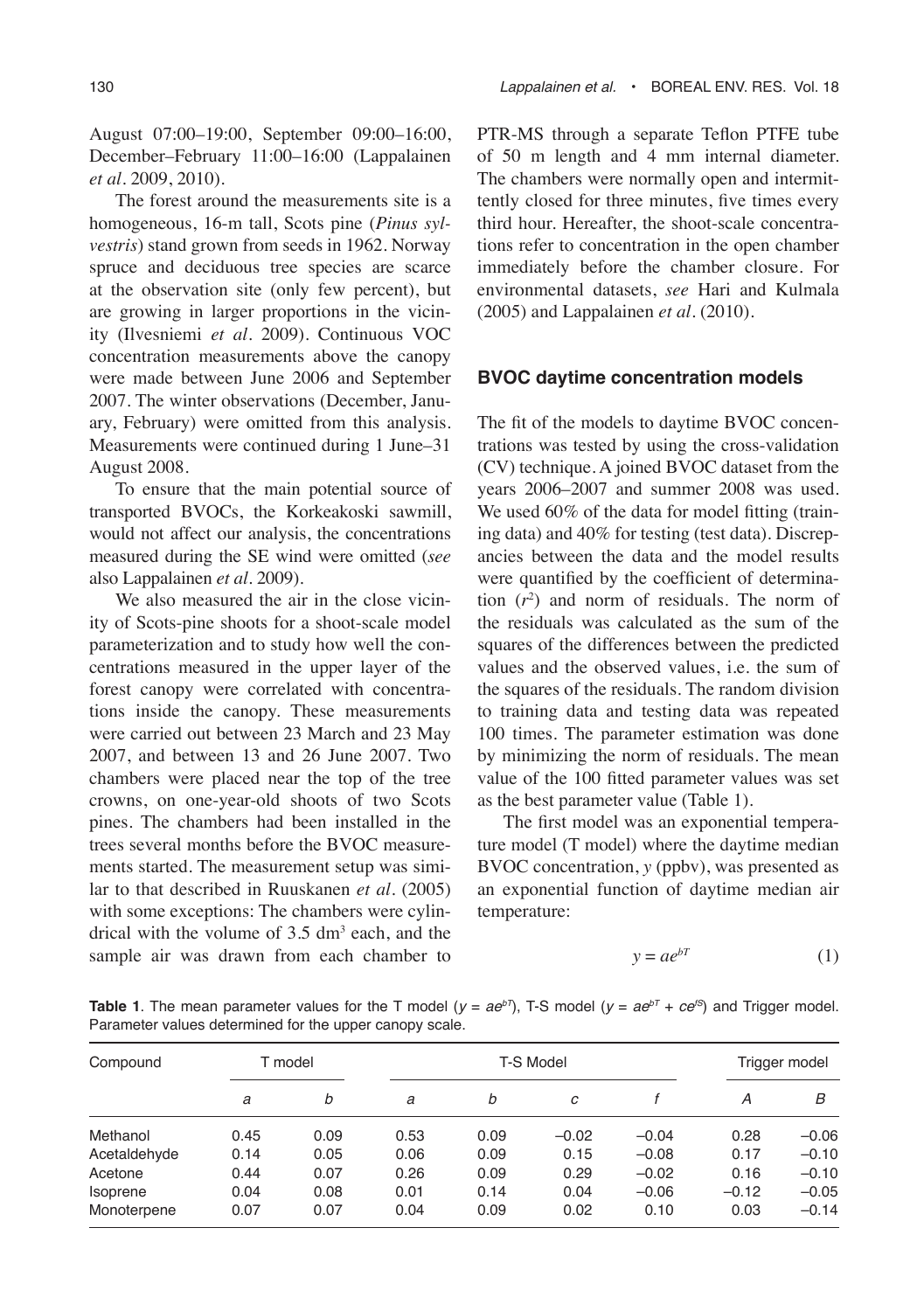The exponential relationship fitting and the preliminary testing for a number of compounds were shown by Lappalainen *et al.* (2009, 2010).

In the second model (T-S model), we combined the direct effect of air temperature (*T*) on atmospheric BVOC concentrations with the longer-term effect of the tree photosynthetic activity on the BVOC biosynthesis. The parameter *S* describing photosynthetic efficiency of trees was, hence, added to the T model (Eq. 1) in an exponential term *e fS* (*see* also Mäkelä *et al.* 2004, Lappalainen *et al.* 2010):

$$
y = ae^{bT} + ce^{fS} \tag{2}
$$

All the parameter values (*a*, *b*, *c* and *f*) were fitted simultaneously.

The photosynthetic efficiency is associated with the maximum rate of light-saturated carbon fixation in the photosynthesis dark reaction. Mäkelä *et al.* (2004) found a linear relationship between the seasonal course of photosynthetic efficiency and air-temperature history. In a boreal forest, photosynthetic efficiency of trees (*S*) follows ambient temperature (*T*, °C) in a delayed manner with the time constant (*τ*) 200 h (Kolari *et al.* 2007, *see* also Fig. 2):

$$
dS/dt = (T - S)/\tau \tag{3}
$$

Our third approach in testing was a Trigger model, aimed at improving the performance of the T-S model at times of occasional peaks in VOC concentrations. Here, the new BVOC concentration (*q*) during high concentration peaks was obtained by multiplying the result of Eq. 2 (*y*) by a factor whose value was determined by finding the best fit with the dataset of 2006–2007 (Lappalainen *et al.* 2010).

$$
q = (1 + A + B)y \tag{4}
$$

The parameters  $A$  and  $B$  refer to the  $O_3$  trigger and days of relatively high PAR, respectively, the multipliers associated with two environmental triggers stimulating an extra-high BVOC concentration. The selection of the triggers was based on literature (Peńuelas and Staudt 2010). Before the trigger testing, we checked that atmospheric boundary layer (ABL) height would not have an effect on the BVOC concentrations and found that atmospheric boundary layer (ABL) height (day time mean, median and maximum values) did not correlate with BVOCs. The ABL heights for the study period were based on calculations done using the meteorological boundary layer model, the submodel of SOSA (the model to simulate the concentration of organic vapours and sulphuric acid) (Boy *et al*. 2011).

Ozone was chosen because the value of 40 ppbv has been considered to be a threshold concentration for its deleterious long-term effects on vegetation (e.g. Fuhrer *et al.* 1997, Karlsson *et al.* 2004). High PAR could accelerate photosynthesis and production of BVOCs or their release from storage. This was postulated to be true especially for monoterpenes. PAR and temperature are the most commonly used parameters in the isoprene emission models (Guenther *et al.* 1995, Arneth *et al.* 2007, Grote and Niinemets 2008, Niinemets *et al*. 2010). Also for ox-VOCs (short-chained oxygenated compounds, here methanol, acetone, acetaldehyde) light-dependent emissions have been reported from orange (*Citrus sinensis*) foliage (Staudt *et al.* 2000). However, high light availability, especially during the dormancy period, is involved in severe stress to photosynthetic light capturing pigments, and may lead to photoinhibition and irreversible damage (Huner *et al*. 1998), and also potentially result in increased VOC emissions due to this damage. Since high-incident PAR values could be masked by seasonally changing available irradiation, we hypothesized that such high emissions leading to high concentrations of BVOCs could occur when the irradiation level was high as compared with potentially available seasonal irradiation. Available irradiation was estimated from the solar elevation (radians) multiplied by the solar constant  $(1360 \text{ W m}^{-2})$ . A relative PAR index was calculated by dividing the daytime mean PAR by the potential available irradiation.

We studied the effect of a single trigger and the combinations of chosen triggers in improving the T-S model for days with the high concentration peaks. For other days, we ran the T-S model alone. We determined the *A* and *B* parameters first independently keeping one of them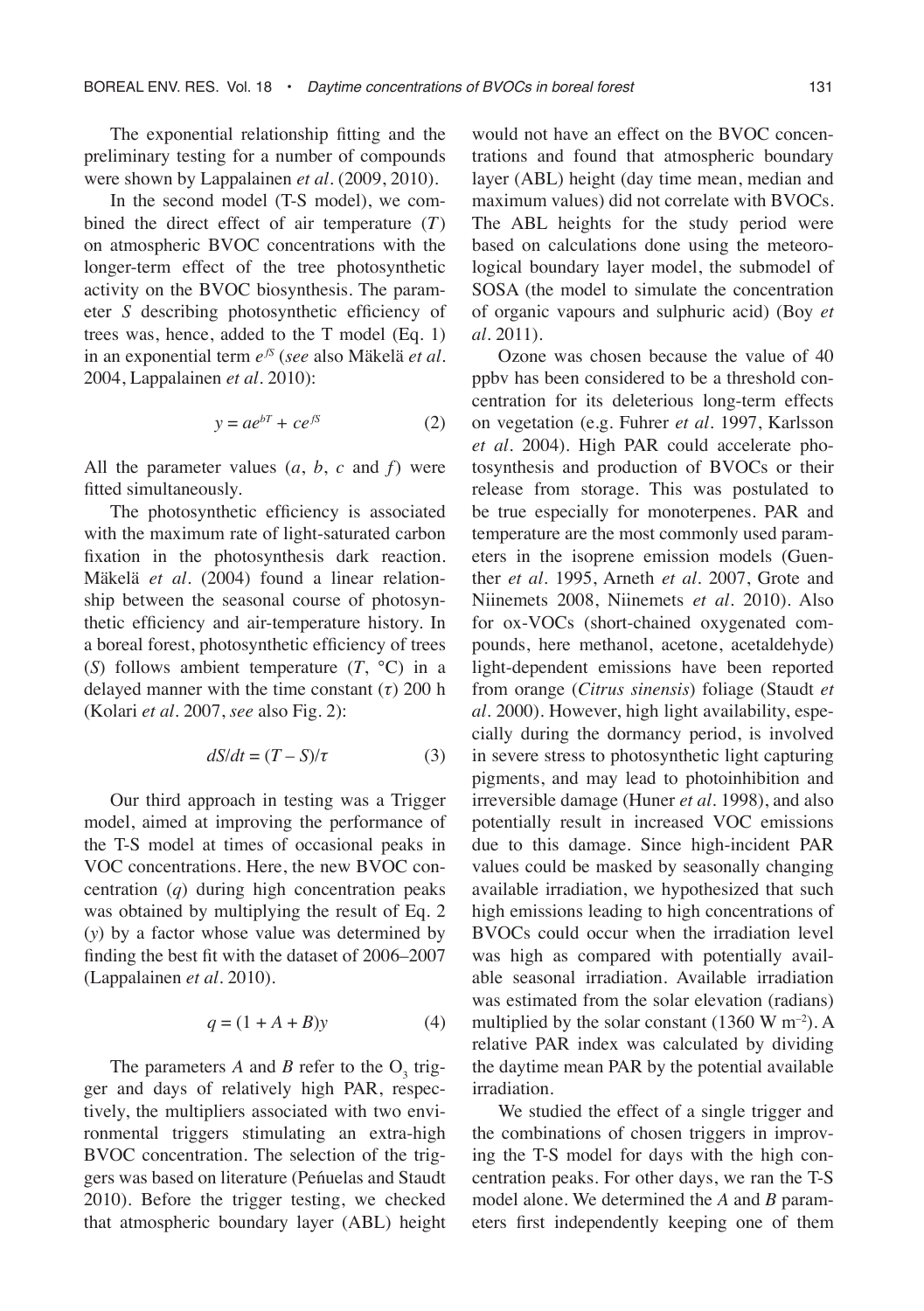

**Fig. 2**. (**A**) Mean daytime temperature (blue line) and state of development (S) (red crosses), (**B**) mean daytime ozone concentration, and (**C**) mean daytime PAR (photosynthetically active radiation, 400–700 nm; blue line) and seasonal average (red line) during 2006– 2007 (figure originally published in Lappalainen et al. 2010).

at zero. Then we tested for the combined effect of the selected triggers and different threshold values by minimizing the residual sum of squares (RSS). This trigger model resembles a "broken-stick" model, in which standard nonlinear models are fitted, but the model has certain breakpoints (Toms and Lesperance 2003).

## **Results**

## **Modelling daytime concentrations in a upper canopy scale**

We examined the histograms of the  $r^2$  values and norm of residuals of the training data to estimate the best parameter values for the studied models (Fig. 3). The model fit to randomlyselected training and test data was repeated 100 times. The histograms of the  $r<sup>2</sup>$  values and norm of residuals showed that majority of the iterated parameter values concentrated around their

means for all studied compounds except for acetaldehyde. In case of acetaldehyde, it seems that one exceptionally high concentration had a major impact on the parameter estimation and model fitting. This high concentration can either be a measurement error or a real observation. The more likely option is that it reflects the actual high concentrations triggered by environmental factors related to the drought period in the summer of 2006 (*see* also Fig. 4 and Lappalainen *et al*. 2009). The distributions of the *r*<sup>2</sup> values and norm of residuals of the training data indicated that that we could consider the mean value of a model parameter  $(n = 100)$  as the final parametrization and as a starting point of a modelling approach. The mean values of all parameter values are presented in Table 1.

The T model fitted to the training data described 23%–64% of the variation in concentrations of all measured compounds (Fig. 3 and Table 2). The T model worked especially well for early spring (March–April 2007). Although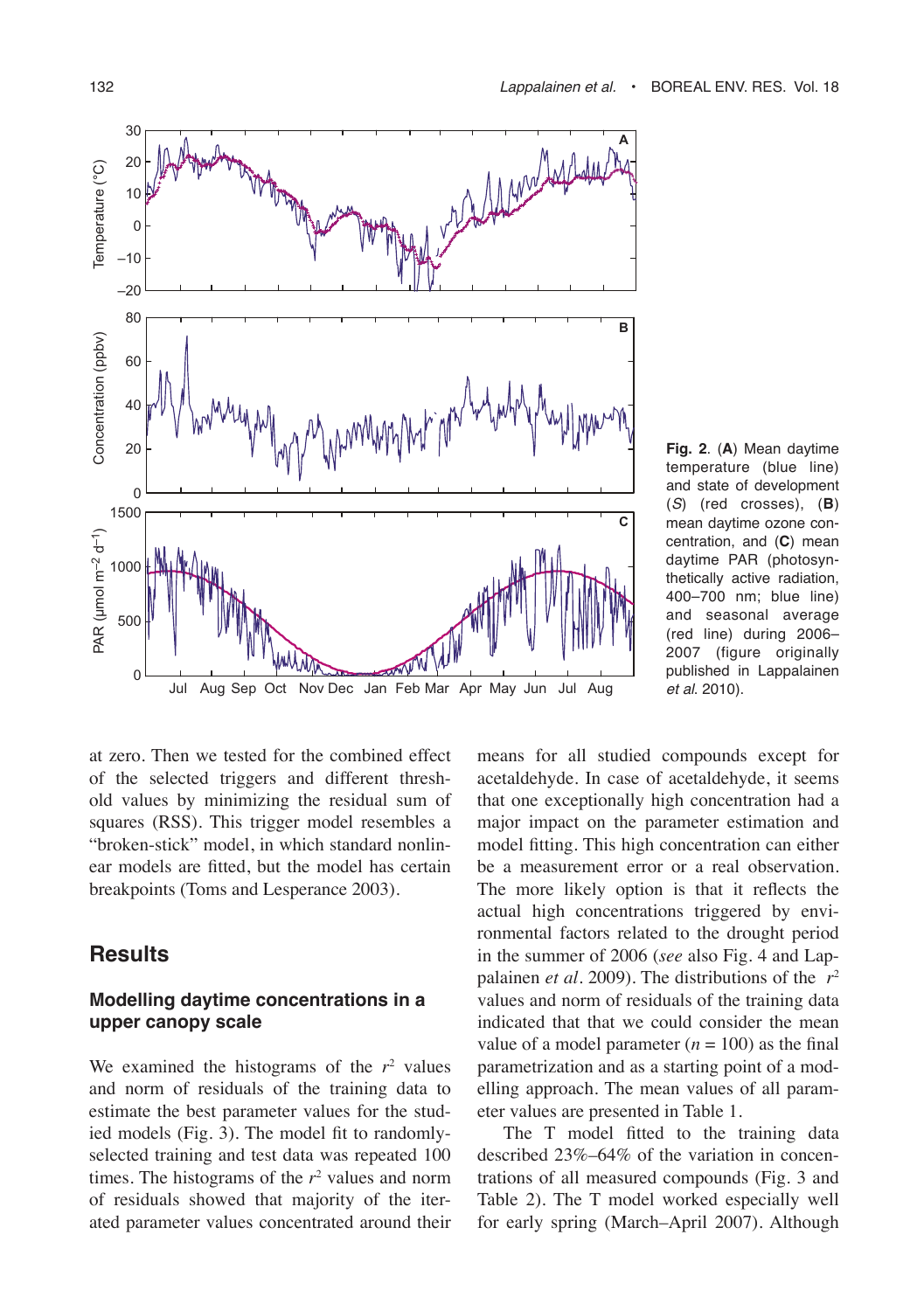

**Fig. 3**. Distributions of  $r<sup>2</sup>$  (three top rows) and norm of residuals (three bottom rows) for methanol produced by the T, T-S and Trigger models. The model runs were repeated 100 times.

in general the T model was able to describe concentration variation well, it underestimated the high concentrations of acetaldehyde and acetone in the end of March. Another period

for which the model did not reproduce the concentrations well — especially for acetaldehyde, isoprene and monoterpenes — was the summer drought in July and August 2006. At that time,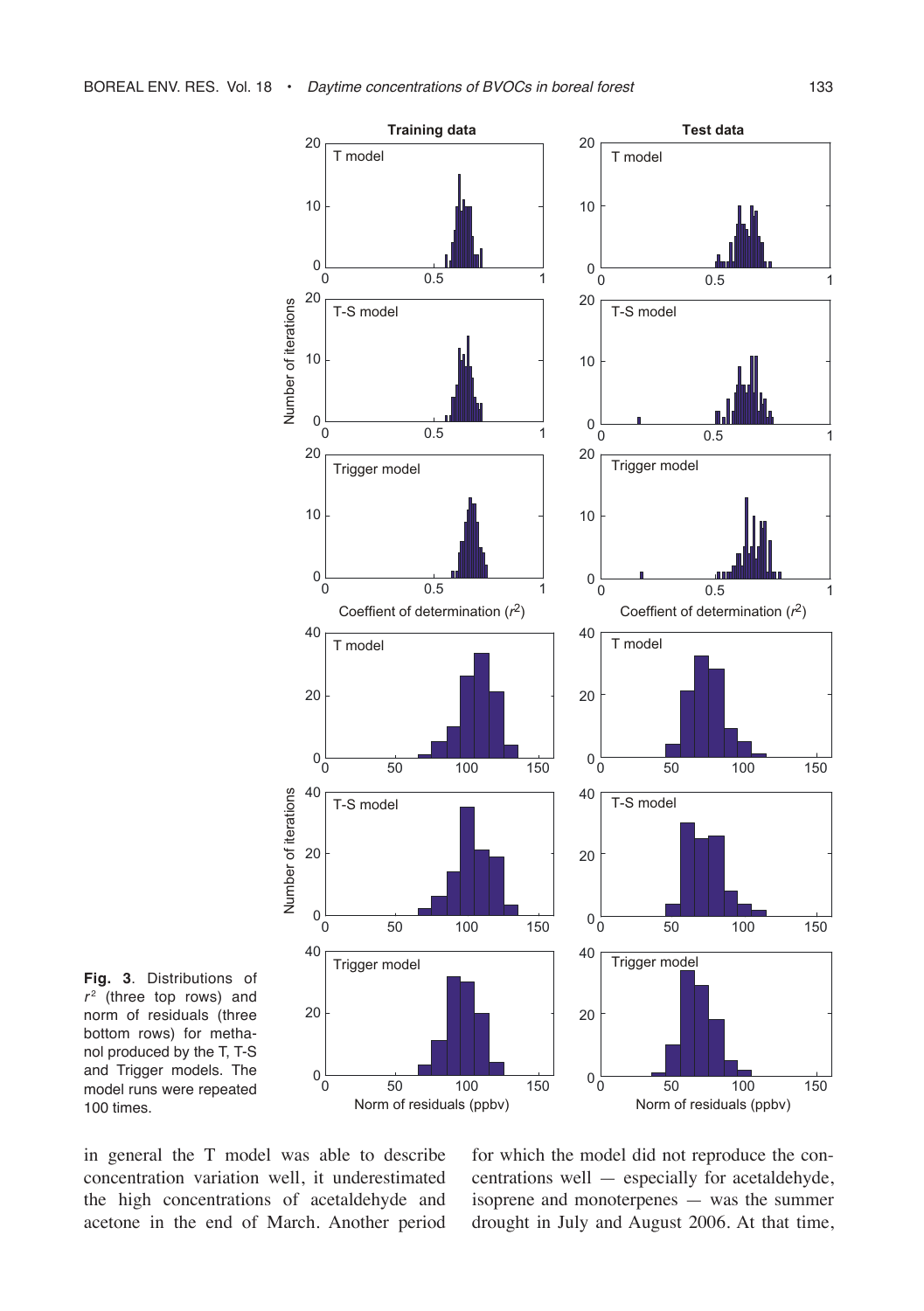

**Fig. 4**. The measured and modelled daytime BVOC concentrations at the 14-m height between 1 June 2006 and 31 Aug. 2008 at the SMEAR-II station.

the BVOC concentrations also varied more than during other times, and high peak concentrations were frequently observed (Fig. 3). In general, the T model underestimated the highest mesured values of all studied compounds.

By comparing the  $r^2$  values of the training data with those of the test data it was shown that the T model captured the general variation in test (27%–64%) as well as during the training. The norm of residual cannot be compared because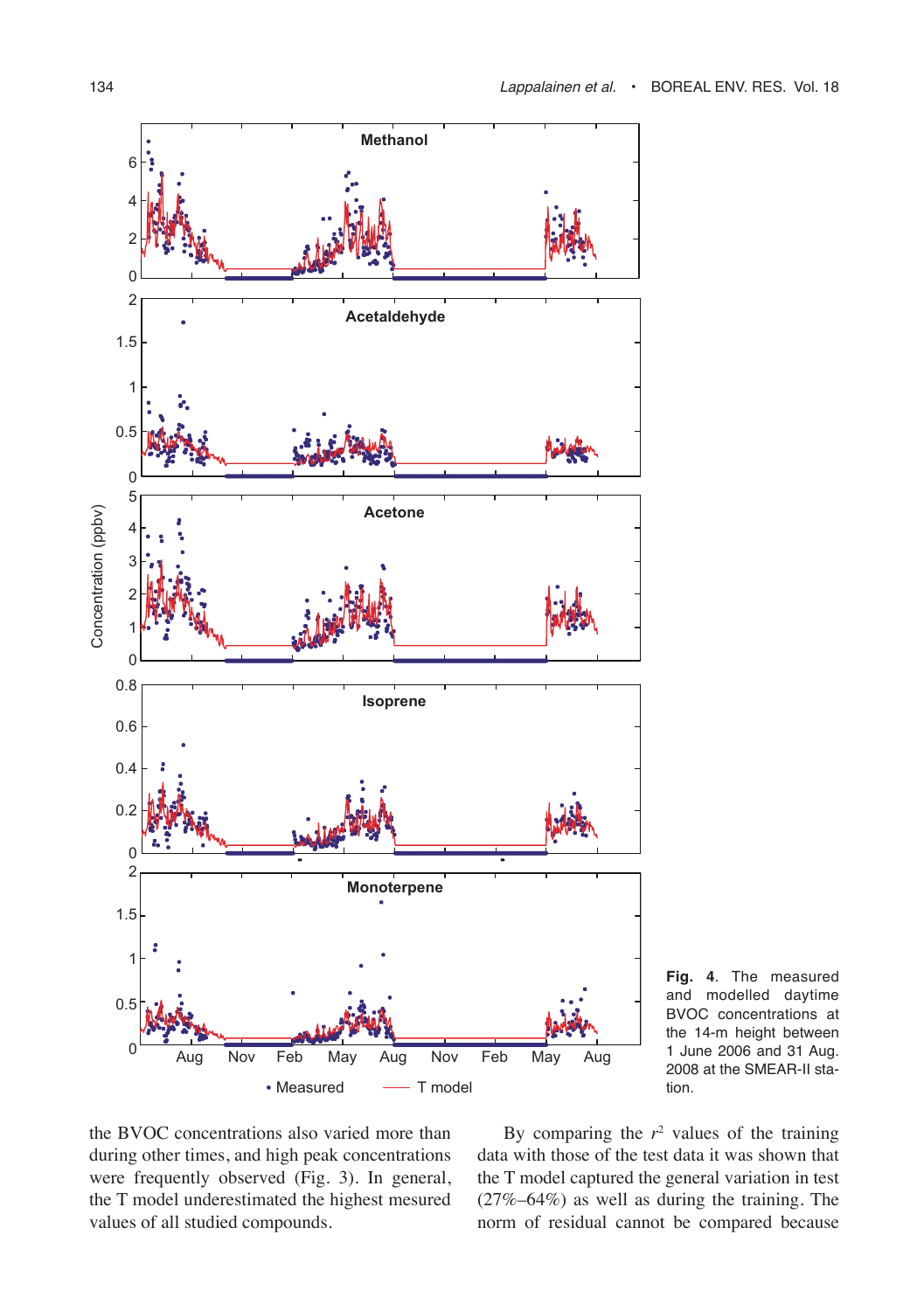the training and testing data numbers were not equal (training data 60%, test data 40% of observations).

In order to include the effect of changing plant activity, we added the photosynthetic efficiency of trees (*S*) to the T model (*see* Eq. 2 and section 'BVOC daytime concentration models'). As compared with the T model, the T-S model explained slightly more of the variation (29%– 65%) in the training data for all compounds. However, the improvement was not statistically significant (Table 2). The  $r^2$  values of the T-S model for the test data remained at the same level as those of the T model (Table 1).

Since *S* describes a seasonal-scale variation of the photosynthesis (a long-term effect), its influence on the daily-scale BVOC emissions (a shortterm effect), and consequently on the emitted concentrations, seems to be overridden by some stronger, instant factors. To better capture instant short-term (daily) variations in BVOC concentrations, we developed a Trigger model. It was postulated that relatively high PAR and/or  $O_3$  could stimulate high BVOC concentrations. We tested these two factors separately and simultaneously. The PAR trigger alone did not improve our predictions, not even when days of high relative PAR were taken into account. Also the ozone trigger improved the predictions only very little (results not shown here) but combining  $O_3$  together with PAR improved the Trigger model fit more than the trigger effect of either factor alone. When compared with that of the T and T-S models, the explanation power of the Trigger model with the training data was the highest for all studied compounds (32%–67%), and the norm of residuals was the lowest as compared with that of the T and T-S models (Table 2). For the test data, however, the Trigger model fit was only slightly better as compared with the fits of the T and T-S models for all studied compounds (Table 2).

For the summer of 2006, the measured methanol, acetaldehyde and acetone concentrations were clearly higher than the values produced by the T model (*see* Fig. 4). Also some high concentrations of monoterpene and isoprene were registered. The differences between the T and T-S models as compared with the Trigger model grew larger with groving compound concentrations (*see* Fig. 5).

## **Concentration variation near the top of the tree crowns**

One of the key questions in this study was, how well the atmospheric concentrations detected at the upper canopy represented the BVOCs freshly emitted from the upper shoots of a pine tree. The atmospheric concentrations at the 14-m height (canopy scale) were compared with those from the open-chamber measurements of pine shoots near the top of the tree crowns (shoot scale). The shoot- and canopy-scale concentrations were highly correlated  $(r = 0.82{\text -}0.95;$  Table 3) for all studied compounds except for monoterpenes (*r*  $= 0.19$ ) (Fig. 6 and Table 4), but only methanol and acetone concentrations were similar in both measurements (slope close to 1 in Fig. 6). For acetaldehyde and isoprene, the shoot-scale concentrations exceeded the canopy-scale ones by approximately a factor of 2, and for monoterpenes, the canopy-scale concentrations were two orders of magnitude lower than the shoot-scale concentrations. Also the correlation was weakest for monoterpenes. The measured monoterpene mass in PTR-MS (M137) includes several compounds with the same *m*/*z* ratio, which makes

**Table 2.** Average values (100 rounds) of norm of residuals and  $r^2$  of the models fitted to the upper-canopy data: training  $(= 60\% \text{ of the data})$  and test  $(= 40\% \text{ of the data})$ the data).

| Model/               | Residuals |       | $r^2$    |      |  |
|----------------------|-----------|-------|----------|------|--|
| Compound             | Training  | Test  | Training | Test |  |
| T model              |           |       |          |      |  |
| Methanol             | 106.28    | 73.31 | 0.64     | 0 64 |  |
| Acetaldehyde         | 3.49      | 2.07  | 0.26     | 0.28 |  |
| Acetone              | 33.92     | 23.22 | 0.63     | 0.63 |  |
| Isoprene             | 0.38      | 0.26  | 0.63     | 0.62 |  |
| Monoterpene          | 4.48      | 3.12  | 0.23     | 0.27 |  |
| <b>T-S model</b>     |           |       |          |      |  |
| Methanol             | 104.06    | 73.81 | 0.65     | 0.64 |  |
| Acetaldehyde         | 3.13      | 1.85  | 0.34     | 0.36 |  |
| Acetone              | 33.43     | 23.20 | 0.64     | 0.63 |  |
| Isoprene             | 0.36      | 0.25  | 0.64     | 0.63 |  |
| Monoterpene          | 4.34      | 3.12  | 0.29     | 0.27 |  |
| <b>Trigger model</b> |           |       |          |      |  |
| Methanol             | 96.23     | 68.85 | 0.67     | 0.66 |  |
| Acetaldehyde         | 2.99      | 1.79  | 0.38     | 0.38 |  |
| Acetone              | 0.63      | 21.73 | 0.67     | 0.65 |  |
| Isoprene             | 0.35      | 0.26  | 0.66     | 0.63 |  |
| Monoterpene          | 4.23      | 3.12  | 0.32     | 0.27 |  |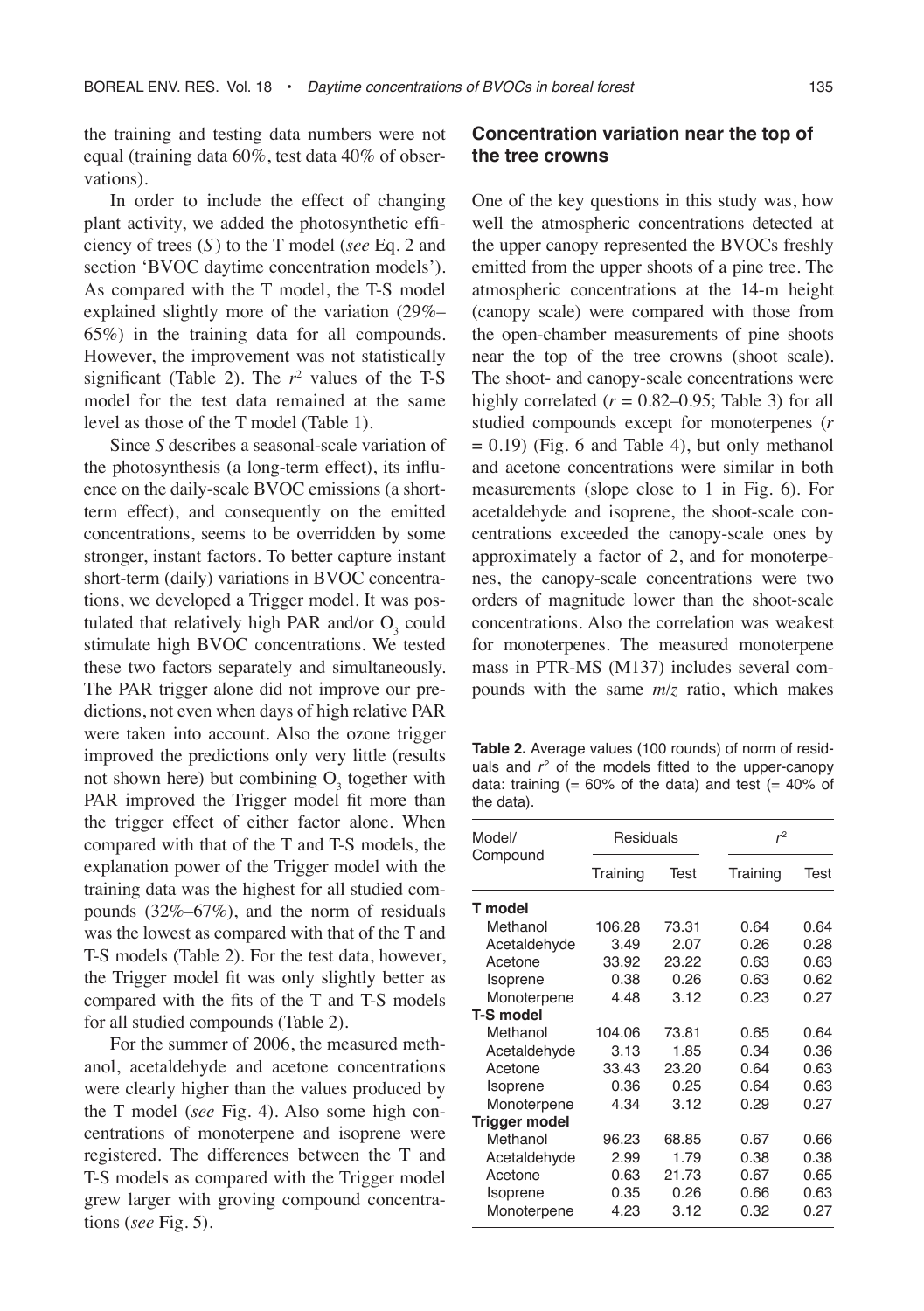

the use of these measurements very difficult for simplified models in atmospheric chemistry. Apart from that, the high correlations of the other studied compounds suggest that the upper-canopy measurements follow closely the emissions, although these measurements represent different footprint. The shoot-scale concentrations were 17%–58% higher for the studied compounds,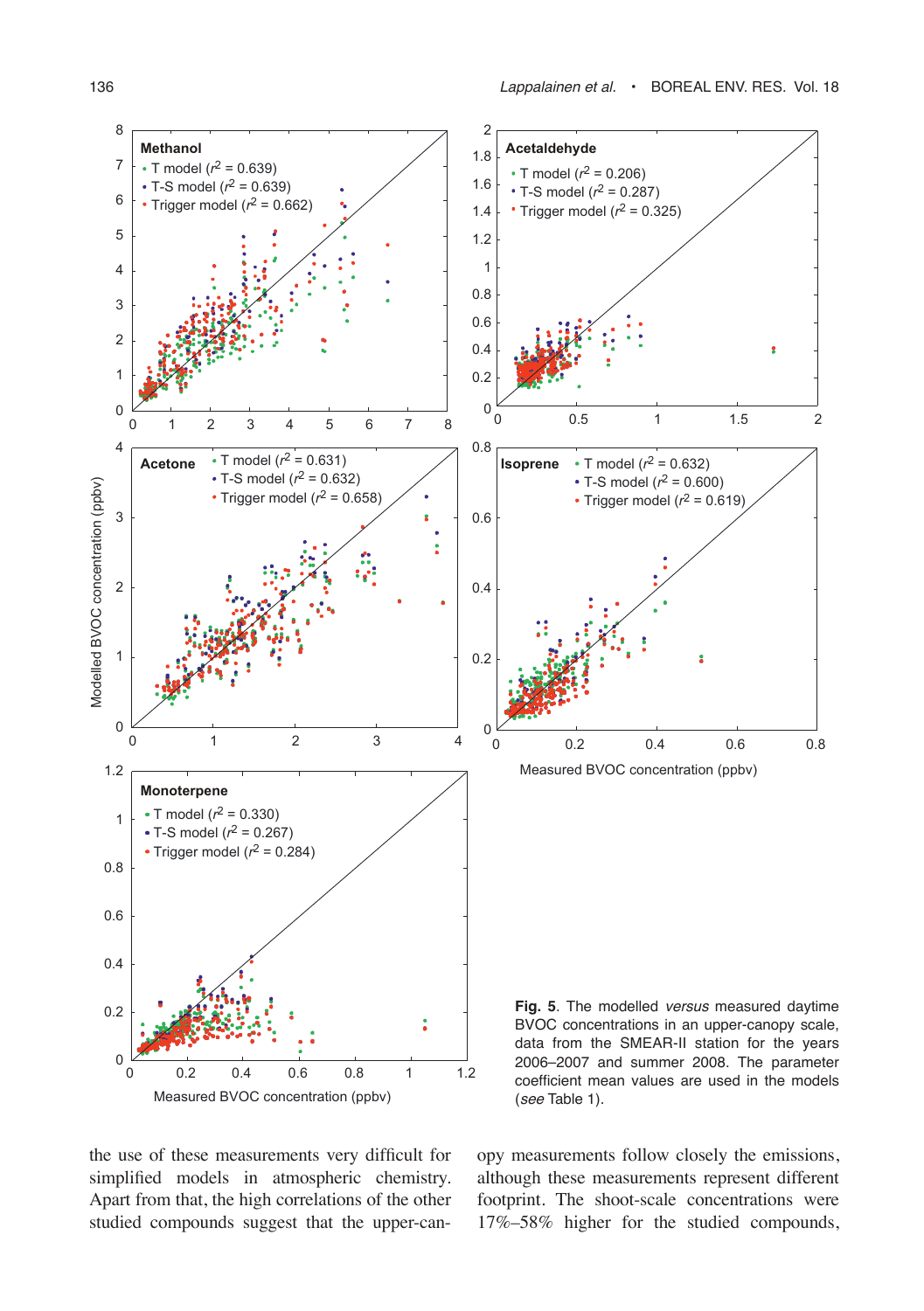

indicating a compound loss (chemical reactions or deposition) before the canopy-scale measurement (*see* Table 4). The compound loss seemed

to be more distinct in early spring (April and March), and was especially evident for acetaldehyde and monoterpene (Fig. 7).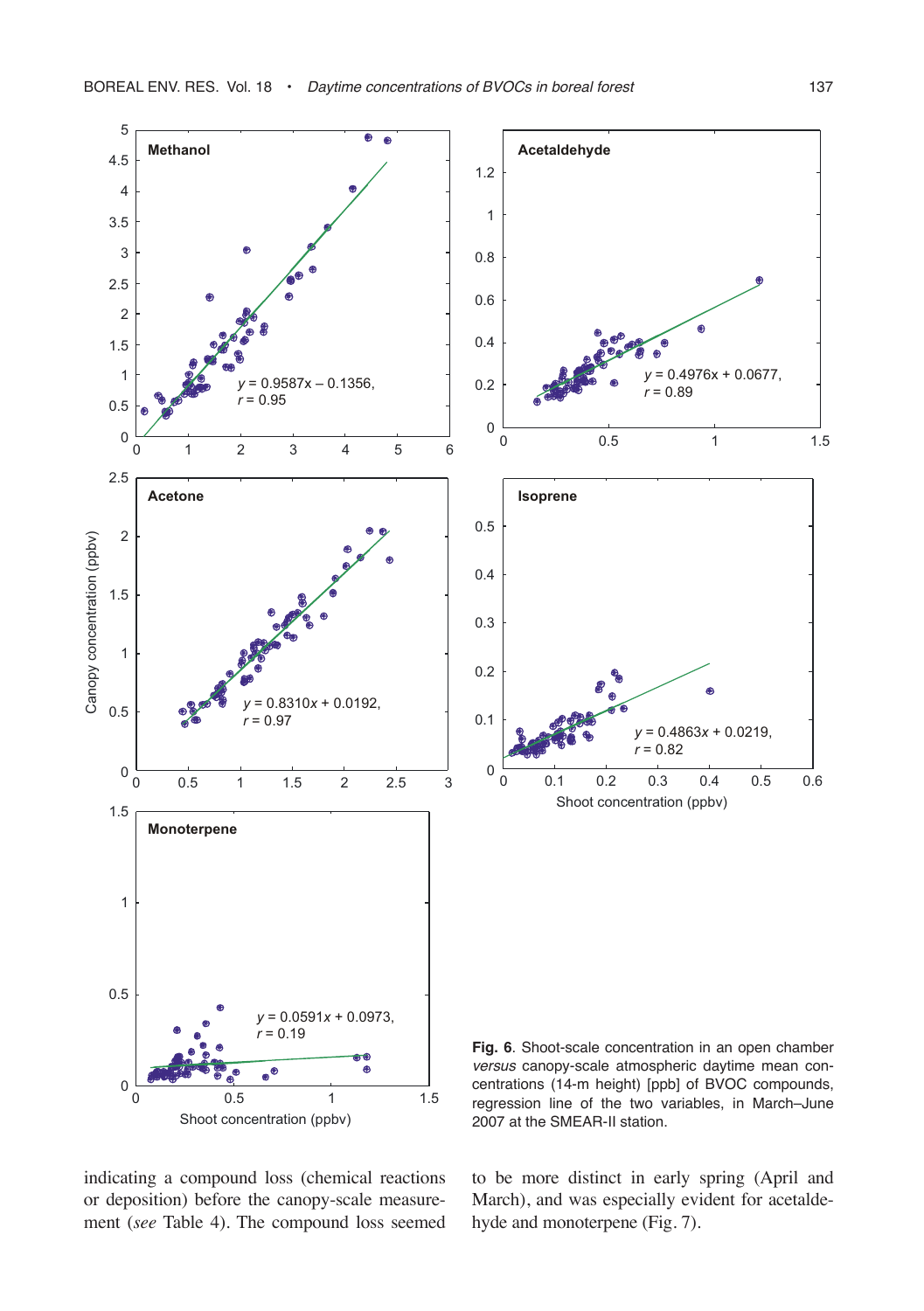|              | Acetaldehyde | Acetone | <i>soprene</i>           | Monoterpene |
|--------------|--------------|---------|--------------------------|-------------|
| Methanol     | 0.34         | 0.82    | 0.64                     | 0.08        |
| Acetaldehyde | -            | 0.76    | 0.73                     | 0.37        |
| Acetone      | -            | -       | 0.84                     | 0.20        |
| Isoprene     |              | -       | $\overline{\phantom{0}}$ | 0.28        |

**Table 3**. Correlation coefficients (r) between the measured concentrations and the shoot-scale data for March– June 2007 ( $n = 122$ ).

# **Discussion**

#### **Above- versus inside-canopy concentrations**

In this study, we analyzed the daytime canopylevel methanol, acetaldehyde, acetone, isoprene and monoterpene concentrations with a simple, source-based approach, assuming they have mainly biogenic sources. This was shown to be a valid approach for compounds that are not very reactive and thus will not be destroyed between the source and the measurement point, but problems arise with compounds with high reactivity with  $O_3$  or OH radicals. Our earlier finding that the daytime canopy-level concentrations were highly intercorrelated (*see* Lappalainen *et al.* 2009) was taken to indicate a similar regulating environmental factors among the biogenic emission processes of these compounds (Schade and Goldstein 2006). In-canopy concentrations are highest during nighttime due to slow mixing, even though the emission rates of most compounds are much lower in the absence of light and at low nighttime temperatures (Rinne *et al.* 2005).

For the purposes of regional air quality and climate models, an escape efficiency (the ratio of the mass flux out of the canopy to the mass flux

**Table 4.** Correlations between daytime mean concentrations at the shoot  $(S)$  and canopy scales  $(F)$ , and mean concentrations for April–June 2007.

| Compound     | r    | Mean $(F)$<br>(ppb) | Mean $(S)$<br>(ppb) |
|--------------|------|---------------------|---------------------|
| Methanol     | 0.95 | 1.46                | 1.76                |
| Acetaldehyde | 0.89 | 0.27                | 0.42                |
| Acetone      | 0.97 | 0.99                | 1.23                |
| Isoprene     | 0.82 | 0.08                | 0.11                |
| Monoterpene  | 0.19 | 0.13                | 0.31                |

emitted within the canopy) has been developed in order to account for the canopy-scale photochemical loss and transport of compounds to the boundary layer (Stroud *et al*. 2005). The combination of a strong emission profile and stagnant conditions caused by forest canopy, results in large BVOC mixing ratios in the canopy. In turn, the rates of gas-phase photochemical reactions between BVOCs and radicals and oxidants in the canopy layer depend on mixing ratios of oxidants and BVOCs, and environmental conditions. For isoprene and monoterpenes the escape efficiency in an evergreen forest was 0.9 and 0.93, implying that close-to-canopy chemical reactions played only a small role in isoprene and monoterpene mixing ratios at canopy top level (Stroud *et al.* 2005). In our study, the canopy-scale concentrations were linked to the shoot-scale concentrations especially for acetone and methanol, and the concentration fluctuations were similar at both shoot and canopy scales. This is rather expected since the oxygen-containing biogenic volatiles have low reactivities and thus are not prone to undergo chemical destruction in such a limited space between the emission source and the measurement site on top of the canopy. However, for other compounds the in-canopy chemistry may be important at this site, which is reflected in their lower escapeefficiency values (*see* Fig. 6). The mean concentrations of acetaldehyde and monoterpenes measured at these two locations were almost identical in summer, but were higher at the shoot scale in spring, when rapid changes due to shoot elongation influence the source strength.

### **T model**

One way of overcoming the complexity in VOC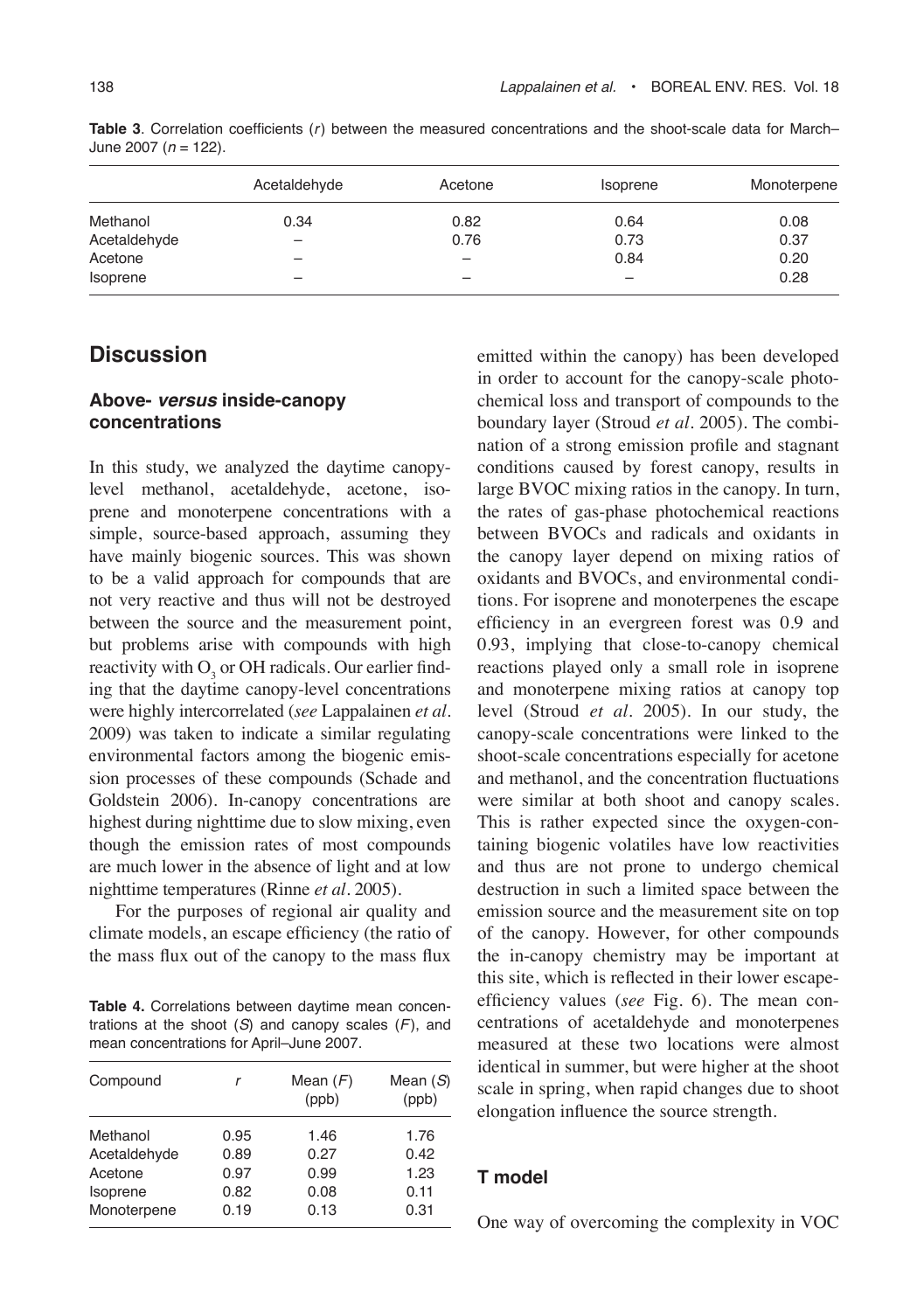

**Fig. 7**. Shoot (crosses) and canopy (lines) scale daytime mean concentrations [ppb] of BVOC compounds in March–June 2007 at the SMEAR-II station.

concentration modelling is to try to simplify the response functions so that they take into account most of the processes in such a manner that the

residual variation is minimized. Temperature is clearly one of the most important regulating factors for both biosynthesis of VOCs and their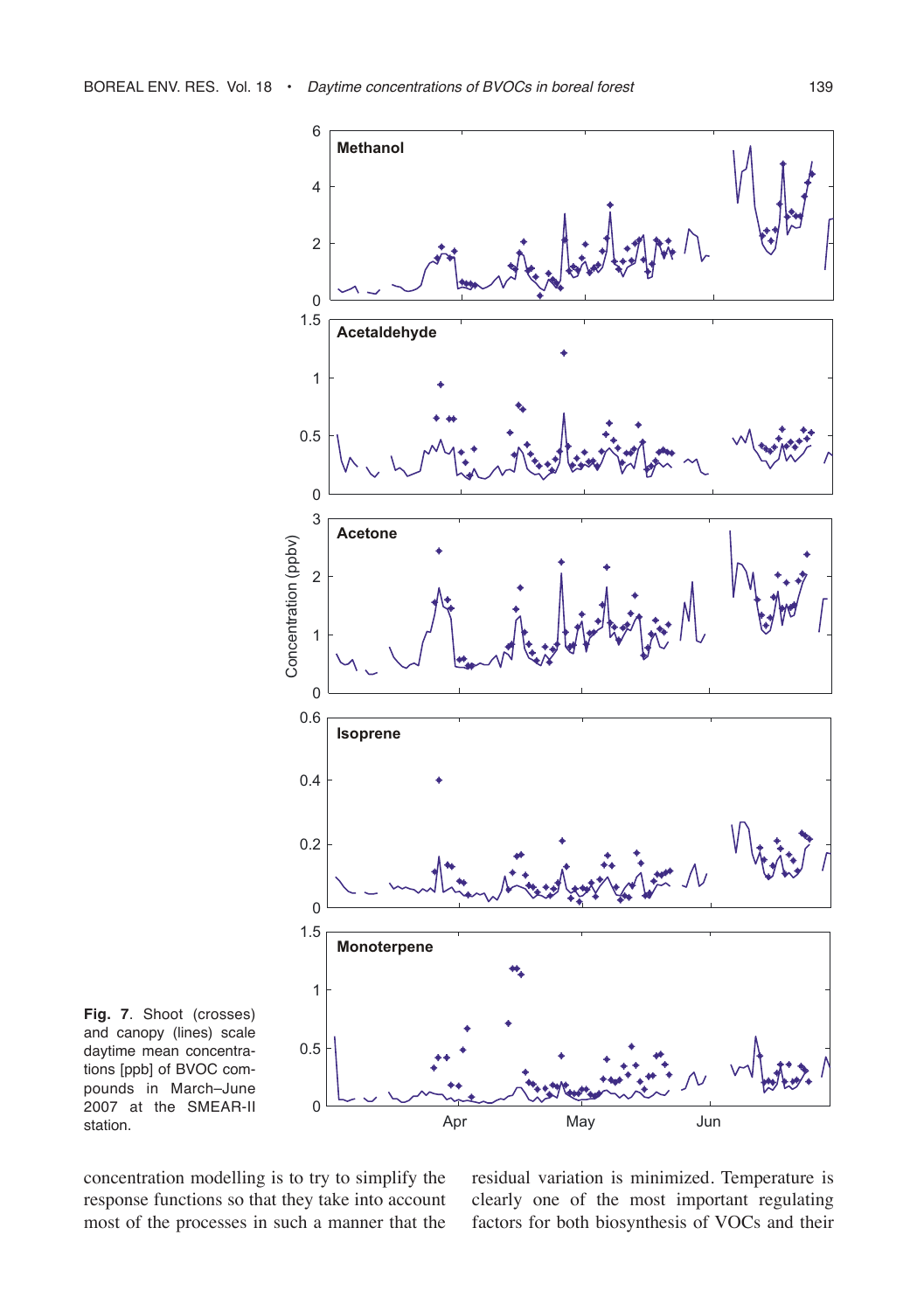diffusion from the source to the atmosphere (e.g. Guenther *et al.* 1993, Niinemets and Reichstein 2002), and thus it can be used as a simple proxy for describing leaf-scale processes leading to emissions. In line with the earlier studies (Schade and Goldstein 2006), our T-model approach showed that the canopy-level air concentrations of methanol, acetone and acetaldehyde can rather reliably be reproduced using a simple exponential relationship between temperature and concentrations, whereas the acetaldehyde and monoterpene concentrations proved to be more difficult to predict with a simple temperature function. The reasons for this can lie in the different source dynamics of isoprenoids, for example in large storage pools (monoterpenes) or in the strong linkage to incident light levels (isoprene). Another reason could be related to the fact that the monoterpene (M137) is covering several compounds which makes the mass 137 too complex to be described by simplified models (Noe *et al.* 2006). High acetaldehyde concentrations measured just after snow melt, in March 2007, and the end of the growing season, in September 2006, may be associated with emissions from soil processes or litter fall (Bäck *et al.* 2010, Aaltonen *et al.* 2011).

#### **T-S Model**

The explanation level of the model improved slightly by adding a biological factor *S*, based on the temperature dependent recovery of photosynthesis, which was considered to represent the seasonal capacity of a tree to produce and emit volatiles. This T-S model predicted the general level of daily and seasonal variation of the daytime concentrations somewhat better than the T model for all compounds. This is in line with the result of Gray *et al*. (2006) who showed that the methylbutenol (MBO) basal emission rate was regulated by the temperature history and that the emission rate was not constant during the annual cycle. This model, however, could not explain the high concentration peaks measured especially during the summer of 2006, and it also failed to explain the difference in the background concentration levels among the summers of 2006–2007 and 2008, which indicates that the difference was not due to different inherent emission capacity among the years. During the drought in 2006, photosynthetic production decreased dramatically which may have also reduced BVOC synthesis. In such conditions *S* did not work as a proxy for photosynthetic capacity.

The T or T-S model predicted the general level of the daily and seasonal variation of the canopy-level concentrations quite well, but they were unable to capture the range, i.e. the very high or very low concentrations. In our upper-canopy scale dataset, high concentration peaks were most common in the late summer of 2006 and during the late spring of 2007. The model residuals were high especially during the drought in the summer of 2006 and in the early spring and summer of 2007. Unfortunately, we did not have shoot-scale emission measurements during the drought period in the summer of 2006, and therefore cannot analyze the shootlevel responses to this event more carefully.

#### **Trigger model**

In order to analyze potential other factors triggering high emissions and leading to concentration peaks, we selected two factors capable of inducing emission peaks from the pine shoots. The reason for selecting the relative PAR as a trigger was twofold. First, high light would stimulate incident BVOC emissions by enhancing photosynthetic electron transport rate, and thus amplify the source for VOC biosynthesis. Since isoprenoids are produced in a common pathway with photosynthetic pigments, their emission capacity is linked to the photosynthetic pigment metabolism and thus is responsive to changes in irradiation levels (Owen and Peńuelas 2005, Porcar-Castell *et al.* 2008, Porcar-Castell *et al.* 2009). Second, high irradiation is potentially harmful to vegetation, in particular on occasions when carbohydrate sink strength does not match the available energy gain (e.g. Demmig-Adams and Adams 1996), and it can potentially induce VOC production due to strong stress and photoinhibition. Therefore, high relative PAR values indicate potentially harmful levels of irradiation, especially in springtime. However, the result was negative: the effect of the PAR trigger alone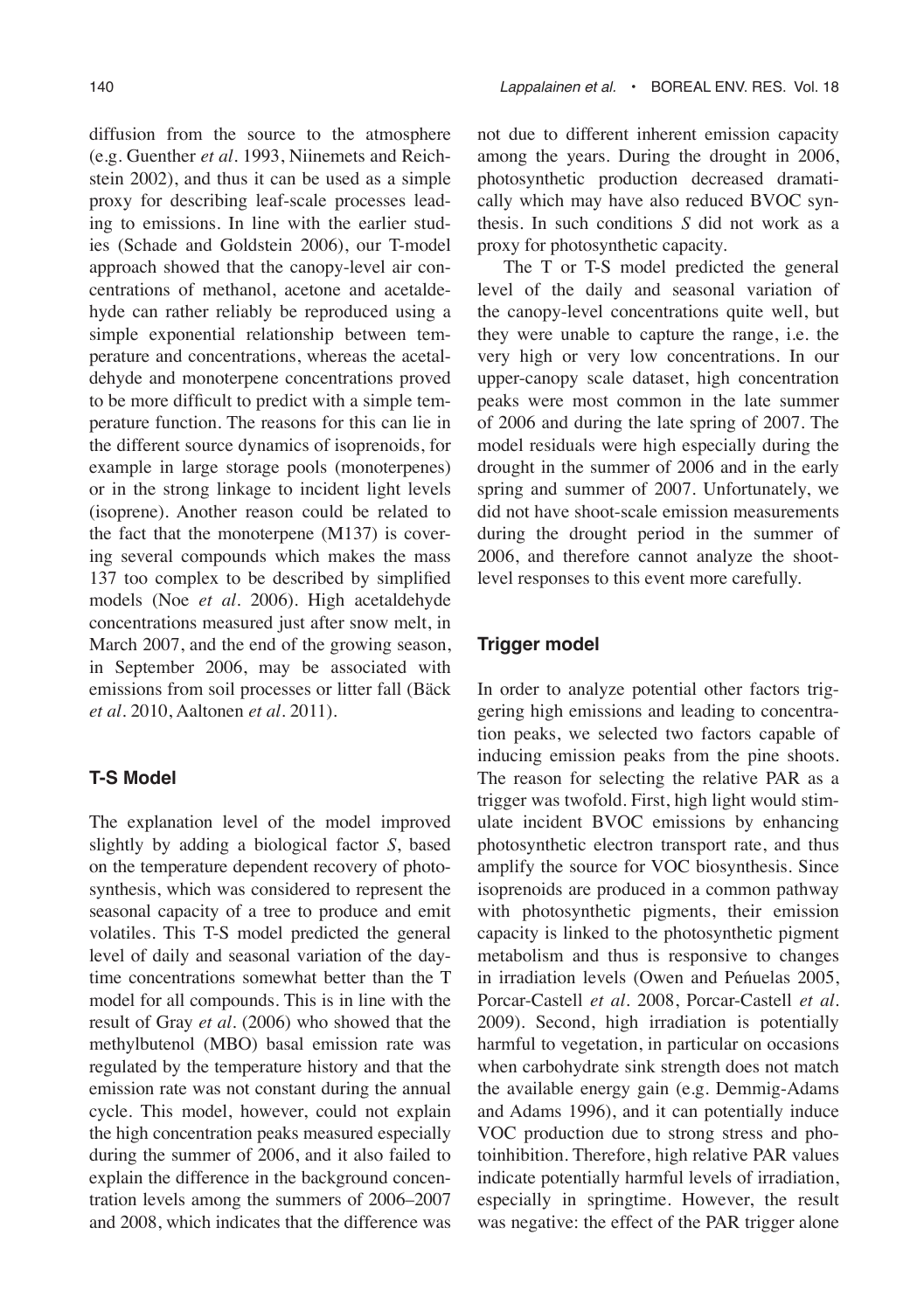was clearly weaker than that of the  $O_3$  trigger. The effect of PAR together with  $O_3$  was negative for all studied compounds (coefficient  $B < 0$ ). The intercorrelation between PAR and  $O_3$  could explain why the Trigger model performed best when both factors were taken into account.

Ozone is a potent plant stress-agent, which has been shown to reduce photosynthesis, influence carbon allocation and induce production of detoxifying compounds (Kangasjärvi *et al.* 1994). One potential group of protective agents for the plant is the reactive compounds, such as isoprenoids, capable of destroying  $O_3$  before it inflicts damage to tissues. Beech and poplar trees exposed to elevated  $O_3$  emitted isoprene, acetaldehyde and acetone at enhanced rates (Cojocariu *et al.* 2005, Fares *et al.* 2006), suggesting that a larger proportion of assimilates is used for VOC production under ozone stress. An exposure index (AOT 40) based on accumulated exposure over a threshold 40 ppb has been created to describe the plant responses to chronic ozone stress (e.g. Lee *et al*. 1998). Based on our dataset and the subsequent model analysis, exposure over the 40 ppb threshold seems to correlate with high emissions of methanol, acetone and acetaldehyde, and seems to corroborate the earlier findings from experimental studies. As a whole, the effect of ozone was positive for all studied compounds (coefficient  $A > 0$ ), except isoprene. However, isoprene and monoterpene peaks were poorly explained by high ozone concentrations. This is in line with the result by Peńuelas *et al*. (1999), who also did not find any significant effect of ozone on VOCs and terpene emission by *Pinus halepensis*. With our model approach, we cannot analyze the role of chemical reactions in the air, which can influence the isoprene and monoterpene concentrations (Atkinson and Arey 2003).

The remaining discrepancy between the models and observed BVOC concentrations might be explained by other sources besides the shoot emissions for the measured VOCs. Although the agreement between the shoot-scale and canopy-scale concentrations was good, it is still very likely that also other sources affect the measured canopy scale concentrations. The unexplained variation in concentrations may also be related to the dynamically changing physiological and phenological status of the trees. In principle, the parameter *S*, describing the seasonally varying photosynthetic capacity should take the physiological status into account. However, it does not account for the changes in leaf or needle area. The growing leaf biomass influences the amount of synthesized BVOCs, and bud burst may also provoke emission peaks especially for methanol in spring (Schade *et al.* 2006). This was noticed also earlier, and a fixed temperature sum was used to predict the onset of isoprene and monoterpene emissions from *Betula pendula* (Hakola *et al.* 2000).

In addition to the challenge of modelling sporadic BVOC concentration peaks, the whole concentration dynamics may change under stress conditions. We were not able to capture the high concentration variation by the Trigger model during the drought-stress period in the summer of 2006. The measured low monoterpene concentrations detected in July 2006 were in line with earlier result by Lavoir *et al.* (2009), who showed that persistent drought significantly reduced the monoterpene fluxes into the atmosphere due to a sustained inhibition of photosynthetic carbon assimilation in *Quercus ilex* forest. In our case, in addition to drought stress, fast changes could have been even more triggered by simultaneous ozone stress (*see* Staudt *et al.* 2008, Niinemets 2009).

Furthermore high atmospheric concentration variation could not only be linked to atmospheric chemistry but also originate from the biogenic source, from the storage pools. For example monoterpenes are emitted from the needle resin canals in coniferous species (Persson *et al.* 1996, Peńuelas *et al.* 2001). Similarly to non-stored emissions, emissions from storage could be triggered by short-term changes in environmental drivers such as drought and ozone (Niinemets *et al.* 2010). The rapid and transient fluctuations in measured VOC data that occur typically in both emission (Grote and Niinemets 2008) and concentration measurements (Lappalainen *et al.* 2009) are poorly explained by the models (Rinne *et al*. 2009).

## **Conclusions**

Our results show that a temperature model provides a relevant backbone for further devel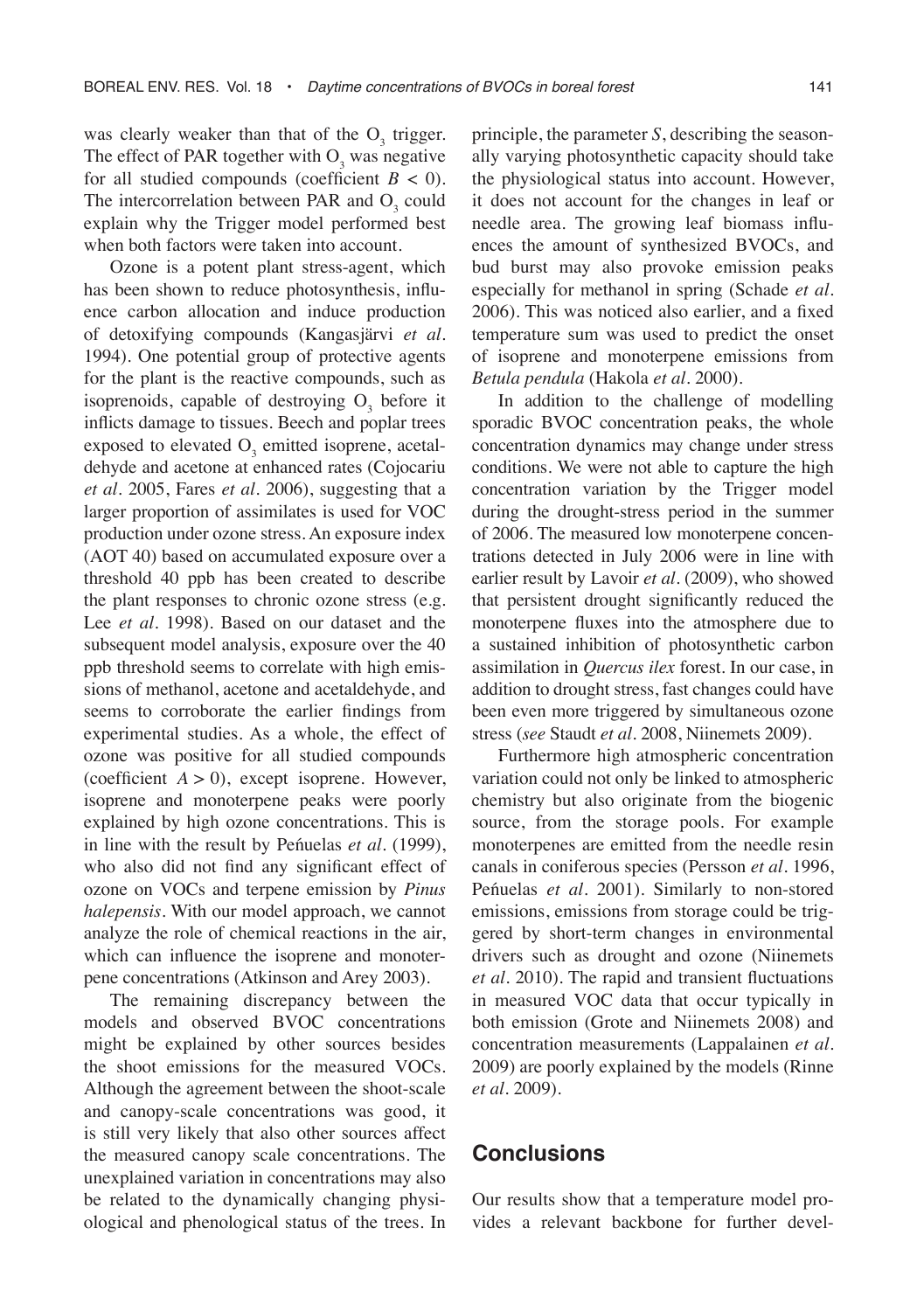opment of a BVOC concentration model for boreal forests. Seasonal variation in photosynthetic capacity (*S*) improved the model prediction. However, in order to capture large variations in concentrations, a trigger effect needs to be incorporated into the model in a more detailed manner. In our case, we tested two triggers: relatively high PAR and ozone. Although we attained better fit for the training data, we were not able to improve the model predictability with the test data. Detecting the trigger effect from the air concentrations is challenging and separating the fundamental stress factor is difficult due to various relations between environmental factors and BVOC concentrations and inter-correlation between factors. Despite these shortcomings, a temperature-based model explained the BVOC concentrations relatively well for methanol, acetone and isoprene. In order to improve the trigger aspect in the model, specific stress-induced concentrations events should be analysed in more detail, especially for drought episodes. Furthermore, we need to take into account and analyze delayed-stress effects. In this study, we used the average daytime values in the analysis. Finding correct time intervals for each process may also be a crucial task in future studies.

*Acknowledgements*: This study is supported by EU-FP6 EUCAARI (project no. 036833-2), the Academy of Finland, Center of Excellence program (grant no. 0118615) and the Kone Foundation.

# **References**

- Aaltonen H., Pumpanen J., Pihlatie M., Hakola H., Hellén H., Kulmala L., Vesala T. & Bäck J. 2011. Boreal pine forest floor biogenic volatile organic compound emissions peak in early summer and autumn. *Agricultural and Forest Meteorology* 151: 682–691.
- Arneth A., Niinemets U., Pressley S., Bäck J., Hari P., Karl T., Noe S., Prentice I.C., Serca D., Hickler T., Wolf A. & Smith B. 2007. Process-based estimates of terrestrial ecosystem isoprene emissions: incorporating the effects of a direct CO<sub>2</sub>-isoprene interaction. Atmos. Chem. *Phys.* 7: 31–53.
- Atkinson R. & Arey J. 2003a. Atmospheric degradation of volatile organic compounds: a review. *Chem. Rev.* 103: 4605–4638.
- Atkinson R. & Arey J. 2003b. Gas-phase tropospheric chemistry of biogenic volatile organic compounds: a review. *Atmos. Environ.* 37, Supplement 2: 197–219.
- Boy M., Sogachev A., Lauros J., Zhou L., Guenther A. &

Smolander S. 2011. SOSA — a new model to simulate the concentrations of organic vapours and sulphuric acid inside the ABL — Part 1: Model description and initial evaluation. *Atmos. Chem. Phys.* 11: 43–51.

- Bäck J., Aaltonen H., Hellén H., Kajos M.K., Patokoski J., Taipale R., Pumpanen J. & Heinonsalo J. 2010. Variable emissions of microbial volatile organic compounds (MVOCs) from root-associated fungi isolated from Scots pine. *Atmos. Environ.* 44: 3651–3659.
- Cojocariu C., Escher P., Haberle K.H., Matyssek R., Rennenberg H. & Kreuzwieser J. 2005. The effect of ozone on the emission of carbonyls from leaves of adult *Fagus sylvatica*. *Plant Cell Environ.* 28: 603–611.
- Demmig-Adams B. & Adams W.W. 1996. The role of xanthophyll cycle carotenoids in the protection of photosynthesis. *Trends in Plant Science* 1: 21–26.
- Di Carlo P., Brune W.H., Martinez M., Harder H., Lesher R., Ren X., Thornberry T., Carroll M.A., Young V., Shepson P.B., Riemer D., Apel E. & Campbell C. 2004. Missing OH reactivity in a forest: evidence for unknown reactive biogenic VOCs. *Science* 304: 722–725.
- Fares S., Barta C., Brilli F., Centritto M., Ederli L., Ferranti F., Pasqualinic S., Realec L., Tricolia D. & Loreto F. 2006. Impact of high ozone on isoprene emission, photosynthesis and histology of developing *Populus alba* leaves directly or indirectly exposed to the pollutant. *Physiologia Plantarum* 128: 456–465.
- Forkel R., Klemm O., Graus M., Rappengluck B., Stockwell W.R., Grabmer W., Held A., Hansel A. & Steinbrecher R. 2006. Trace gas exchange and gas phase chemistry in a Norway spruce forest: a study with a coupled 1-dimensional canopy atmospheric chemistry emission model. *Atmospheric Environment* 40: 28–42.
- Fuentes J.D., Lerdau M., Atkinson R., Baldocchi D., Bottenheim J.W., Ciccoli P., Lamb B., Geron C., Gu L., Guenther A., Sharkey T.D. & Stockwell W. 2000. Biogenic hydrocarbons in the atmospheric boundary layer: a review. *Bulletin of the American Meteorological Society* 81: 1537–1575.
- Fuhrer J., Skärby L. & Ashmore M.R. 1997. Critical levels for ozone effects on vegetation in Europe. *Environ. Pollut.* 97: 91–106.
- Galbally I.E. & Kirstine W. 2002. The production of methanol by flowering plants and the global cycle of methanol. *J. Atmos. Chem.* 43: 195–229.
- Gray D.W., Goldstein A.H. & Lerdau M.T. 2006. Thermal history regulates methylbutenol basal emission rate in *Pinus ponderosa*. *Plant Cell Environ.* 29: 1298–1308.
- Grote R. & Niinemets U. 2008. Modeling volatile isoprenoid emission — a story with split ends. *Plant Biology* 10: 8–28.
- Guenther A.B., Zimmerman P.R., Harley P.C., Monson R.K. & Fall R. 1993. Isoprene and monoterpene emission rate variability: model evaluations and sensitivity analyses. *J. Geophys. Res.* 98: 12609–12617.
- Guenther A., Hewitt C.N., Erickson D., Fall R., Geron C., Graedel T., Harley P., Klinger L., Lerdau M., Mckay W.A., Pierce T., Scholes B., Steinbrecher R., Tallamraju R., Taylor J. & Zimmerman P. 1995. A global-model of natural volatile organic-compound emissions. *J. Geo-*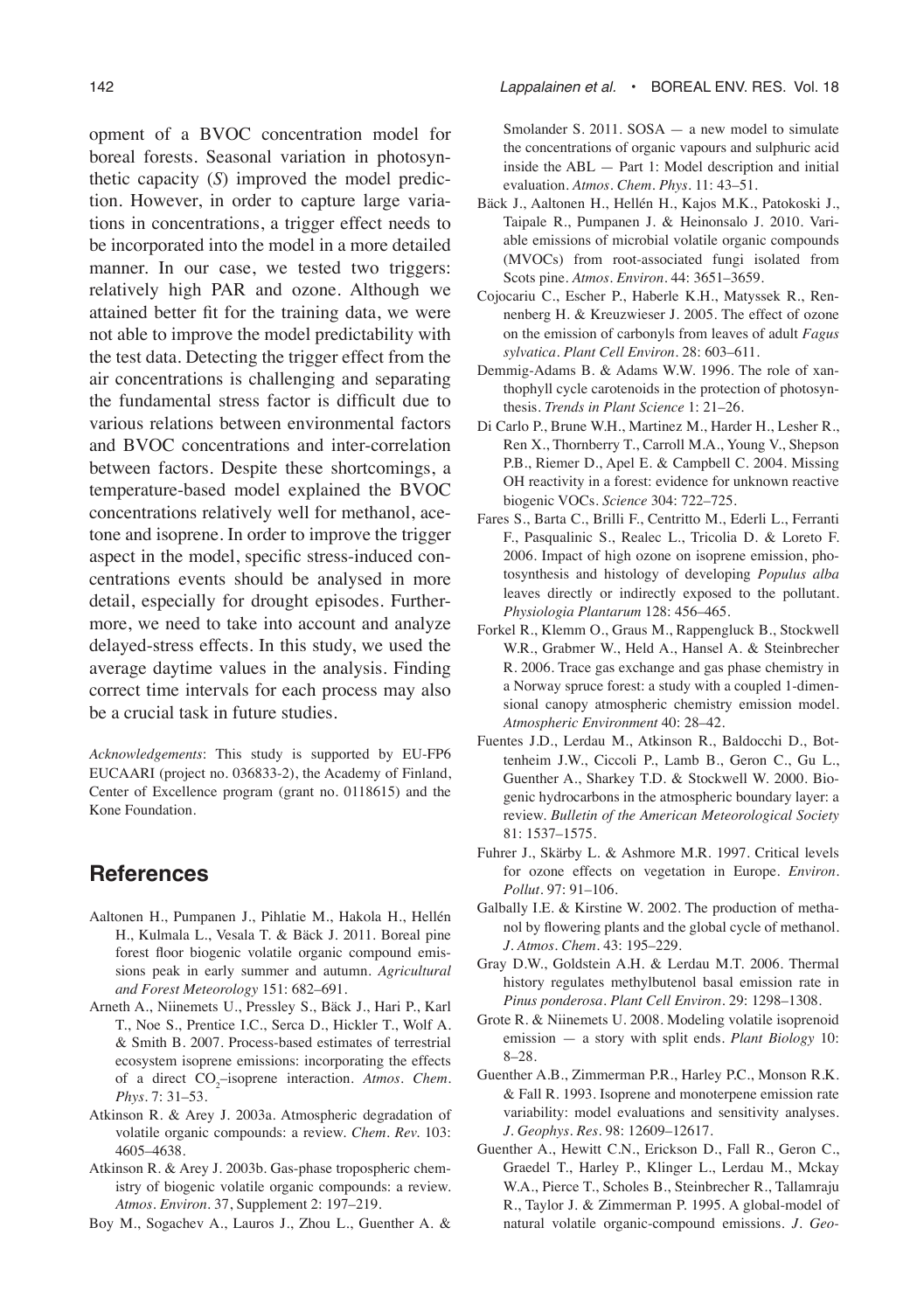*phys. Res.-Atmos.* 100: 8873–8892.

- Hakola H., Laurila T., Rinne J. & Puhto K. 2000. The ambient concentrations of biogenic hydrocarbons at a northern European, boreal site. *Atmos. Environ.* 34: 4971–4982.
- Hari P. & Kulmala M. 2005. Station for measuring ecosystem-atmosphere relations (SMEAR II). *Boreal Env. Res.* 10: 315–322.
- Huner N.P.A., Öquist G. & Sarhan F. 1998. Energy balance and acclimation to light and cold. *Trends in Plant Science* 3: 224–230.
- Ilvesniemi H., Levula J., Ojansuu R., Kolari P., Kulmala L., Pumpanen J., Launiainen S., Vesala T. & Nikinmaa E. 2009. Long-term measurements of the carbon balance of a boreal Scots pine dominated forest ecosystem. *Boreal Env. Res.* 14: 731–753.
- Kangasjärvi J., Talvinen J., Utriainen M. & Karjalainen K. 1994. Plant defense systems induced by ozone. *Plant Cell Environ.* 17: 783–794.
- Karlsson P.E., Uddling J., Braun S., Broadmeadow M., Elvira S., Gimeno B.S., Le Thiec D., Okansen E., Vandermeiren K., Wilkinson M. & Emberson L. 2004. New critical levels for ozone effects on young trees based on AOT40 and simulated cumulative leaf uptake of ozone. *Atmos. Environ.* 38: 2283–2294.
- Kesselmeier J. & Staudt M. 1999. Biogenic volatile organic compounds (VOC): an overview on emission, physiology and ecology. *J. Atmos. Chem.* 33: 23–88.
- Kolari P., Lappalainen H.K., Hänninen H. & Hari P. 2007. Relationship between temperature and the seasonal course of photosynthesis in Scots pine at northern timberline and in southern boreal zone. *Tellus* 59B: 542–552.
- Kulmala M., Suni T., Lehtinen K. E. J., Dal Maso M., Boy M., Reissell A., Rannik Ü., Aalto P., Keronen P., Hakola H., Bäck J., Hoffmann T., Vesala T. & Hari P. 2004. New feedback mechanism linking forests, aerosols, and climate. *Atmos. Chem. Phys.* 3: 6093–6107.
- Laothawornkitkul J., Taylor J.E., Paul N.D. & Hewitt C.N. 2009. Biogenic volatile organic compounds in the Earth system. *New Phytol.* 183: 27–51.
- Lappalainen H.K., Sevanto S., Bäck J., Ruuskanen T., Kolari P., Taipale R., Rinne J., Kulmala M. & Hari P. 2009. Daytime concentrations of biogenic volatile organic compounds in a boreal forest canopy and their relation to environmental and biological factors. *Atmos. Chem. Phys.* 9: 5447–5459.
- Lappalainen H.K., Sevanto S., Dal Maso M., Taipale R., Kajos M.K. & Bäck J. 2012. Modelling daytime concentrations of biogenic volatile organic compounds in a boreal forest canopy *Atmos. Chem. Phys. Discuss.* 10, 20035–20068, doi:10.5194/acpd-10-20035-2010.
- Lavoir A.-V., Staudt M., Schnitzler J.P., Landais D., Massol F., Rocheteau A., Rodriguez R., Zimmer I. & Rambal S. 2009. Drought reduced monoterpene emissions from the evergreen Mediterranean oak *Quercus ilex*: results from a throughfall displacement experiment. *Biogeosciences*  6: 1167–1180.
- Lee E.H., Tingey D.T. & Hogsett W.E. 1998. Evaluation of ozone exposure indices in exposure-response modeling. *Environ. Pollut.* 53: 43–62.
- Mäkelä A., Hari P., Berninger F., Hänninen H. & Nikinmaa E. 2004. Acclimation of photosynthetic capacity in Scots pine to the annual cycle temperature. *Tree Physiology* 24: 369–376.
- Niinemets Ü. & Reichstein M. 2002. A model analysis of the effects of nonspecific monoterpenoid storage in leaf tissues on emission kinetics and composition in Mediterranean sclerophyllous *Quercus species. Global Biogeochem. Cycles* 16, 1110, doi:10.1029/2002GB001927.
- Niinemets Ü., Loreto F. & Reichstein M. 2004. Physiological and physicochemical controls on foliar volatile organic compound emissions. *Trends in Plant Science* 9: 180–186.
- Niinemets Ü. 2009. Mild versus severe stress and BVOCs: thresholds, priming and consequences. *Trends in Plant Science* 15: 145–153.
- Niinemets Ü., Arneth A., Kuhn U., Monson R.K., Peńuelas J. & Staudt M. 2010. The emission factor of volatile isoprenoids: stress, acclimation and developmental responses. *Biogeosciences* 7: 2203–2223.
- Niinemets Ü., Monson R.K., Arneth A., Ciccioli P., Kesselmeier J., Kuhn U., Noe S.M., Penuelas J. & Staudt M. 2010. The leaf-level emission factor of volatile isoprenoids: caveats, model algorithms, response shapes and scaling. *Biogeosciences* 7: 1809–1832.
- Noe S.M., Ciccioli P., Brancaleoni E., Loreto F. & Niinemets Ü. 2006. Emissions of monoterpenes linalool and ocimene respond differently to environmental changes due to differences in physico-chemical characteristics. *Atmos. Environ.* 40: 4649–4662.
- Noziére B. & Esteve W. 2005. Organic reactions increasing the absorption index of atmospheric sulfuric acid aerosols. *Geophys. Res. Lett*. 32, L03812, doi:10.1029/2004GL021942.
- Owen S.M. & Peńuelas J. 2005. Opportunistic emissions of volatile isoprenoids. *Trends in Plant Science* 10: 1360–1385.
- Peńuelas J., Llusià J. & Gimeno B.S. 1999. Effects of ozone concentrations on biogenic volatile organic compounds emission in the Mediterranean region. *Environ. Pollut* 105: 17–23.
- Peńuelas J. & Llusiá J. 2001. The complexity of factors driving volatile organic compound emissions by plants. *Biologia Plantarum* 44: 481–487.
- Peńuelas J. & Staudt M. 2010. BVOCs and global change. *Trends in Plant Science* 15: 133–144.
- Persson M., Sjödin K., Borg-Karlson A.-K., Norin T. & Ekberg I. 1996. Relative amounts and enantiomeric compositions of monoterpene hydrocarbons in xylem and needles of *Picea abies*. *Phytochemistry* 42: 1289–1297.
- Porcar-Castell A., Juurola E., Ensminger I., Berninger F., Hari P. & Nikinmaa E. 2008. Seasonal acclimation of photosystem II in *Pinus sylvestris.* II. Using the rate constants of sustained thermal energy dissipation and photochemistry to study the effect of the light environment. *Tree Physiology* 28: 1483–1491.
- Porcar-Castell A., Peñuelas J., Owen S.M., Llusià J., Munné-Bosch S. & Bäck J. 2009. Leaf carotenoid concentrations and monoterpene emission capacity under acclimation of the light reactions of photosynthesis. *Boreal Env.*